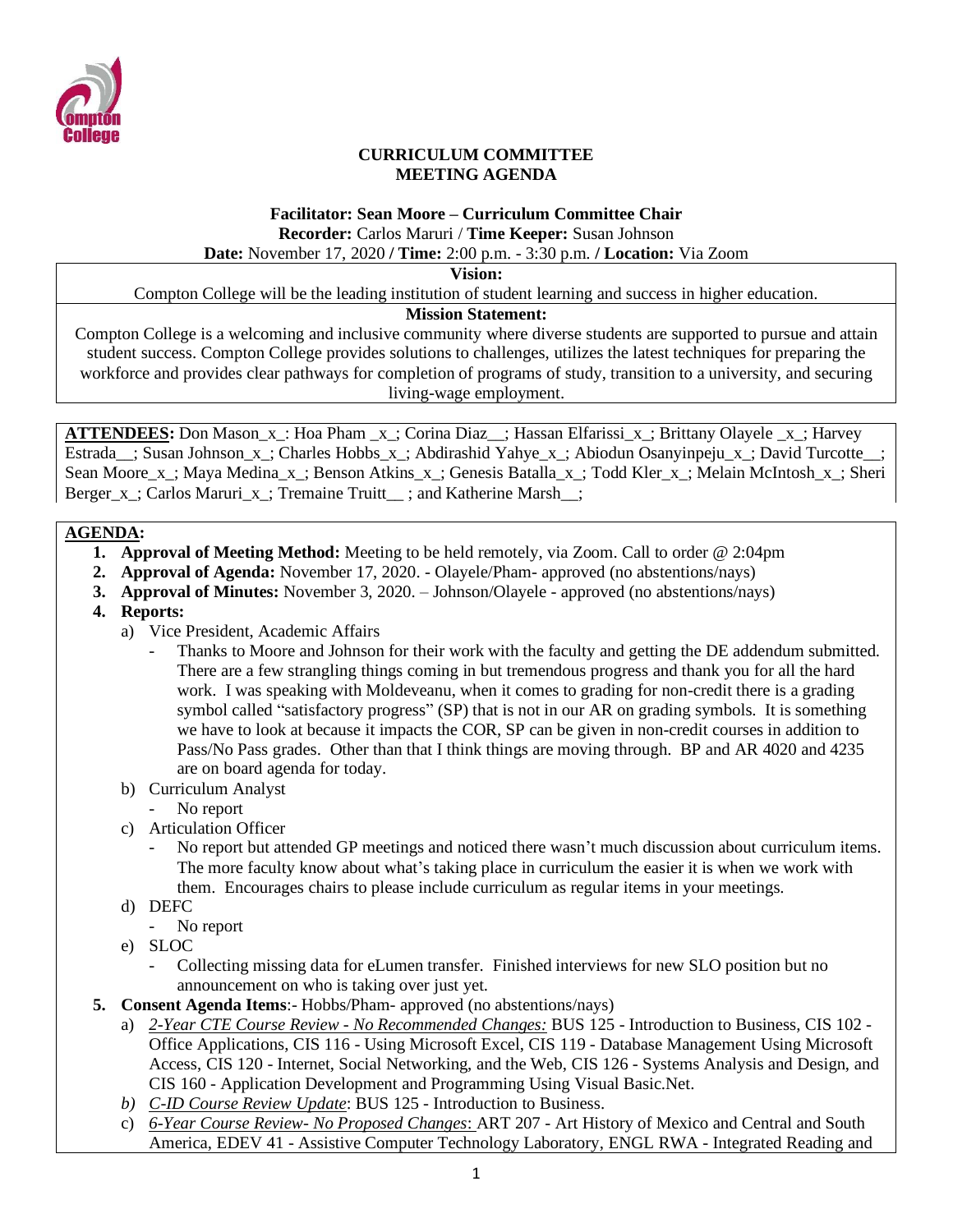Writing, HIST 101H - Honors United States History to 1877, MATH 116 - Geometry and Measurement for Prospective Elementary School Teachers, PHYS 152 - Fluids, Heat and Sound, PHYS 252 - Optics and Modern Physics, SOCI 112 - Introduction to Criminology, and WSTU 101 - Introduction to Women's Studies.

- d) *Distance Education Online*: ART 207 Art History of Mexico and Central and South America, BUS 125 Introduction to Business, CIS 102 - Office Applications, CIS 116 - Using Microsoft Excel, CIS 119 - Database Management Using Microsoft Access, CIS 120 - Internet, Social Networking, and the Web, CIS 126 - Systems Analysis and Design, CIS 160 - Application Development and Programming Using Visual Basic.Net, EDEV 41 - Assistive Computer Technology Laboratory, ENGL RWA - Integrated Reading and Writing, HIST 101H - Honors United States History to 1877, MATH 116 - Geometry and Measurement for Prospective Elementary School Teachers, PHYS 152 - Fluids, Heat and Sound, PHYS 252 - Optics and Modern Physics, SOCI 112 - Introduction to Criminology, and WSTU 101 - Introduction to Women's Studies.
- e) *DE Addendum Only Approval*: CDEV 126 Child Development Practicum II, GEOG 101 Physical Geography, GEOL 104 - History of Planet Earth Laboratory, MATH 120 - Nature of Mathematics, MUSI 101 - Music Fundamentals, RE 119 - Real Property Management, and SOCI 110 - Introduction to Social Work.
- f) *DE Addendum Only Approval- Emergency Fully Online by Mutual Agreement (EFOMA)*: ACRP 106 Automotive Collision Repair for Non-Majors, ETEC 112A - Introduction to Engineering Design, ETEC 118A - Engineering Design and Development, and FAID 101 - First Aid, Cardiopulmonary Resuscitation (CPR) and Basic Emergency Care.

# **6. Action Item:**

- a) *New Courses - Second Read*: BTEC 101 Introduction to Biotechnology, BTEC 150 Techniques in Cell and Molecular Biology, CIS 61- Introduction to Application Development Environment, CIS 62 - Programming Fundamentals 1, and CIS 65 - Advanced Application Development Swift. - Kler/Yahye
	- Disc: none
	- Motion to approve: approved (no abstentions/nays)
- b) *CCC Handbook Fourth Read*: Please see attached. Kler/Johnson
	- Disc: Moore: any issues? Does everybody think this will get approved at AS? Yahye: Yes, I think so. Moore: Ok, thank you for all the feedback on this.
	- Motion to approve: approved (no abstentions/nays)

# **7. Information Items:**

- a) CCC member vacancy in BIS, H&PS, and STEM divisions.
- b) Curriculum, SLO, and DE Addendum Open Lab workshop scheduled on 11-17-20 from 3:30 p.m. 5:30 p.m.
- c) CCC chair attended Plenary on 11-7-20 to vote on Resolutions.
	- All voting outcomes are on the ASCCC website. Items 9.0 had to do with curriculum
- d) Finalized CCC Roster document: Please see attached.
	- Elfarissi has agreed to extend stay to Spring 2023. Dr. Peju will finish out fall 2020 and then someone else will step in to complete the remaining two and a half years.

# **8. Reinstated Item(s):**

a) None.

# **9. Discussion Items:**

- a) Additional comments or questions by committee members and all attendees.
	- Atkins: Wanted to thank everyone on the committee. Will finish the semester out with the committee and next semester Genesis will take his spot. Shared concern about a student that he had spoken to Moore about earlier. Issue with course offerings. Discussed issue with counselor about course offering based on Moore's advice. Mentioned it was an honor to be part of curriculum and will be handling duties of student trustee. Batalla: Gave thanks and is happy to be part of this process. Has made herself available to the committee for any help. Moore: Thank you both so much, all the work done at curriculum is for the students. Your feedback and contribution is appreciated. Atkins: Will provide Batalla with all pertinent information regarding curriculum. Then asked question about a particular Anat 132 course's meeting schedule. ElFarissi: If it's a one day class it will be from about 8am to 430pm. Osanyinpeju: Confirmed course time, then clarified for the winter schedule anatomy classes will meet for about 4.5 hours a day Monday through Friday. Moore: Provided recommendation that if you look up the prof you can also email the prof and verify with them as well. Yahye: Gave thanks to